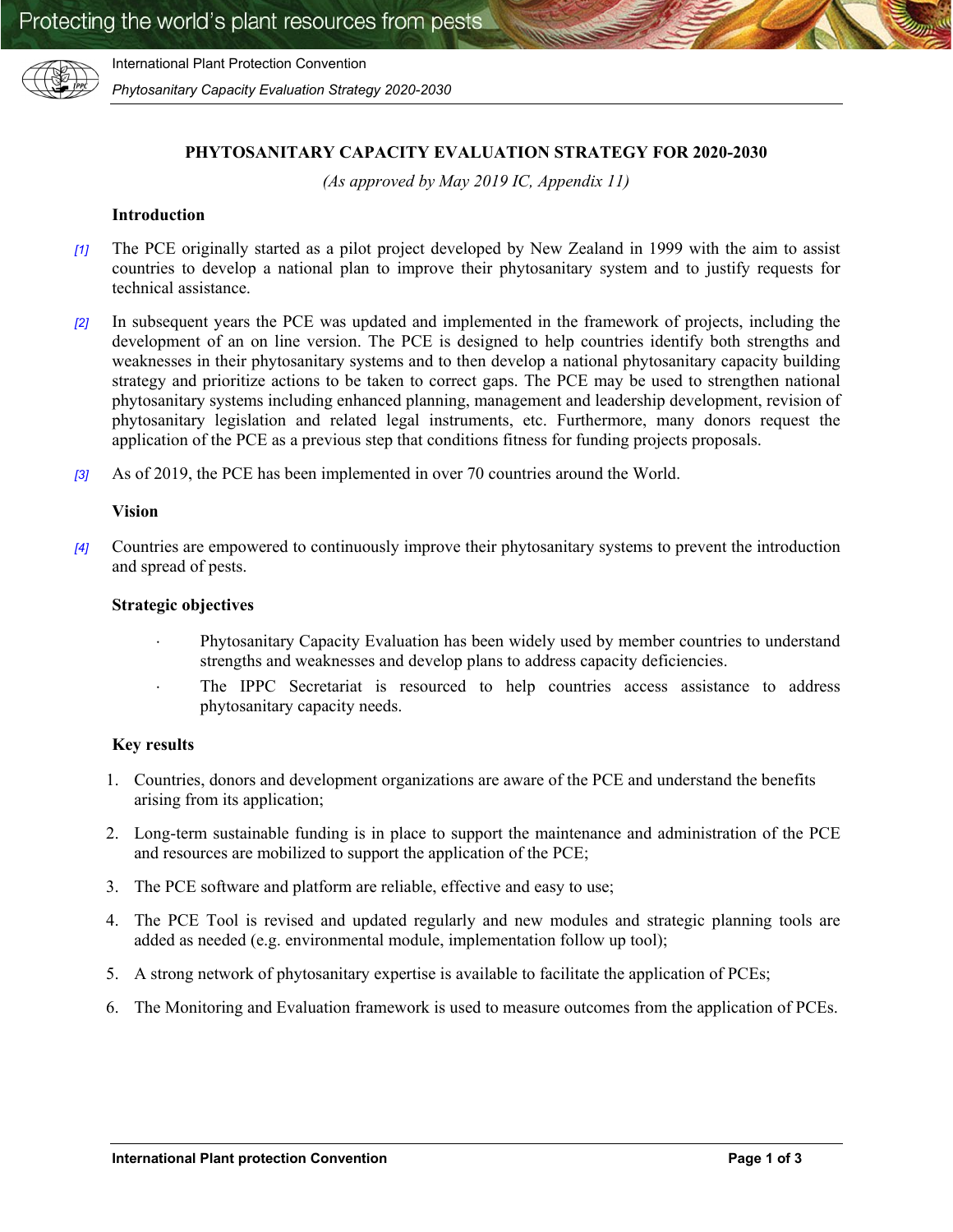# *Key results of the PCE Strategy 2020-2030*

| <b>Key Results</b>                                                                                                                                                                     | 2022                                                                                                                                                                                                                                                                                                                             | 2025                                                                                                                               | 2030                                                                                                                               |
|----------------------------------------------------------------------------------------------------------------------------------------------------------------------------------------|----------------------------------------------------------------------------------------------------------------------------------------------------------------------------------------------------------------------------------------------------------------------------------------------------------------------------------|------------------------------------------------------------------------------------------------------------------------------------|------------------------------------------------------------------------------------------------------------------------------------|
| 1. Countries, donors and<br>development organizations are<br>aware of the PCE and understand<br>the benefits arising from its<br>application                                           | A PCE communications plan is<br>drafted.<br>Communications products<br>(factsheets, videos, presentations,<br>etc.) are developed and published as<br>per communications plan.<br>An assessment is undertaken to<br>maintain the integrity of the PCE<br>Tool (e.g. copyright).                                                  | Communications products<br>(factsheets, videos, presentations,<br>etc.) are developed and published as<br>per communications plan. | Communications products<br>(factsheets, videos, presentations,<br>etc.) are developed and published,<br>as per communications plan |
|                                                                                                                                                                                        | A standing point is introduced to the<br>CPM agenda for countries to report<br>on PCE applications.                                                                                                                                                                                                                              | Annual country reporting of PCE<br>application are held at CPM                                                                     | Annual country reporting of PCE<br>application are held at CPM.                                                                    |
| 2. Long-term sustainable funding<br>is in place to support the<br>maintenance and administration<br>of the PCE and resources are<br>mobilized to support the<br>application of the PCE | The IRSS table of donors is updated.<br>A resource mobilization plan is<br>drafted<br>Mechanisms for funding PCEs is<br>explored<br>An IPPC trust fund for the application<br>of PCEs is established<br>Rules of procedures for accessing<br>the IPPC Trust Fund on PCEs are<br>established<br>Discussions are held with donors. | The IRSS table of donors is updated.<br>The resource mobilization plan is<br>implemented.                                          | The IRSS table of donors is updated.<br>The resource mobilization plan is<br>fully implemented.                                    |
| 3. The PCE software and platform<br>are reliable, effective and easy to                                                                                                                | A study on IT solutions for the PCE<br>is drafted.                                                                                                                                                                                                                                                                               | Updates are integrated to the PCE<br>Tool as necessary (as per 4 and 5).                                                           | Updates are integrated to the PCE<br>Tool as necessary (as per 4 and 5).                                                           |